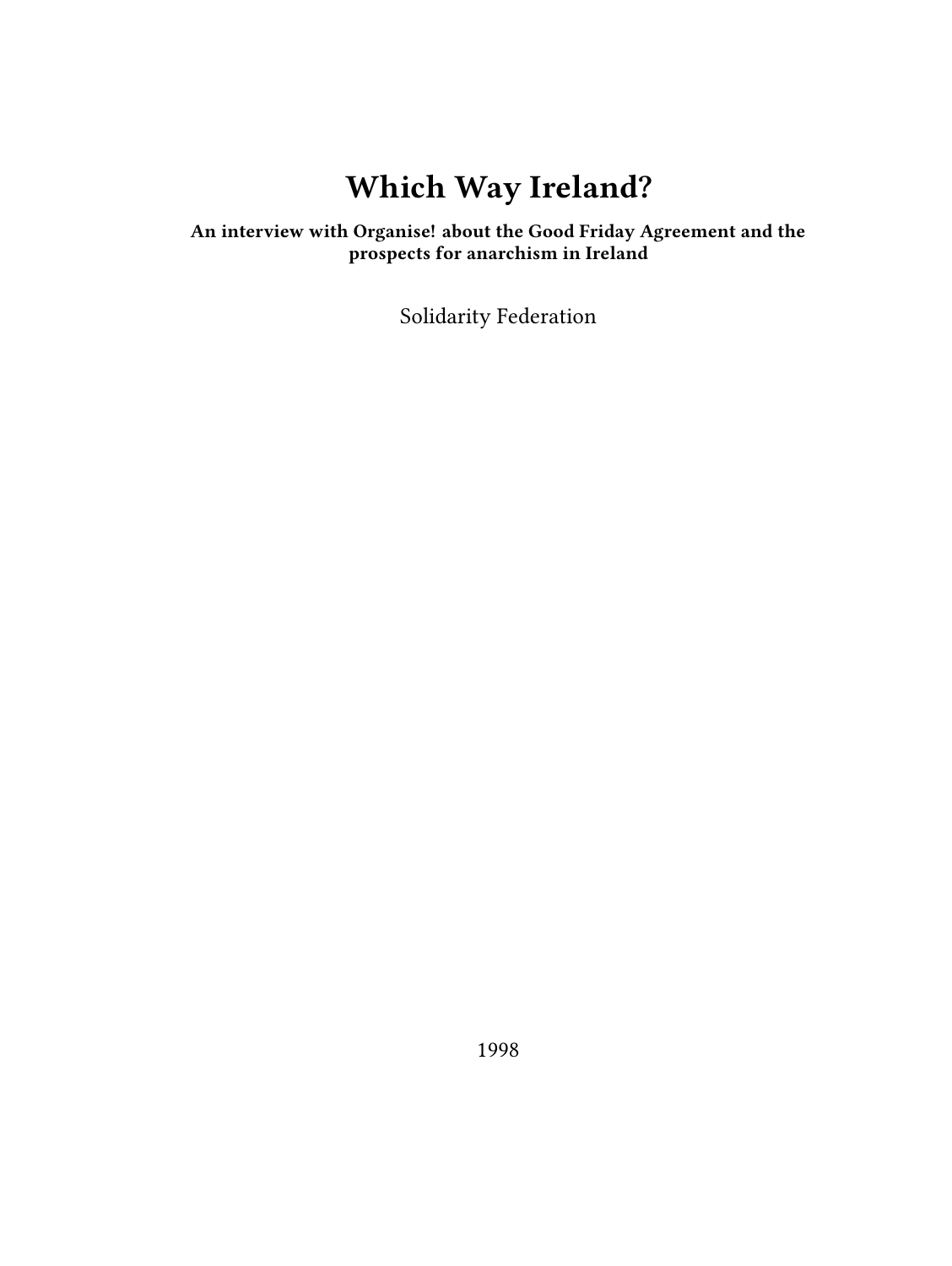# **Contents**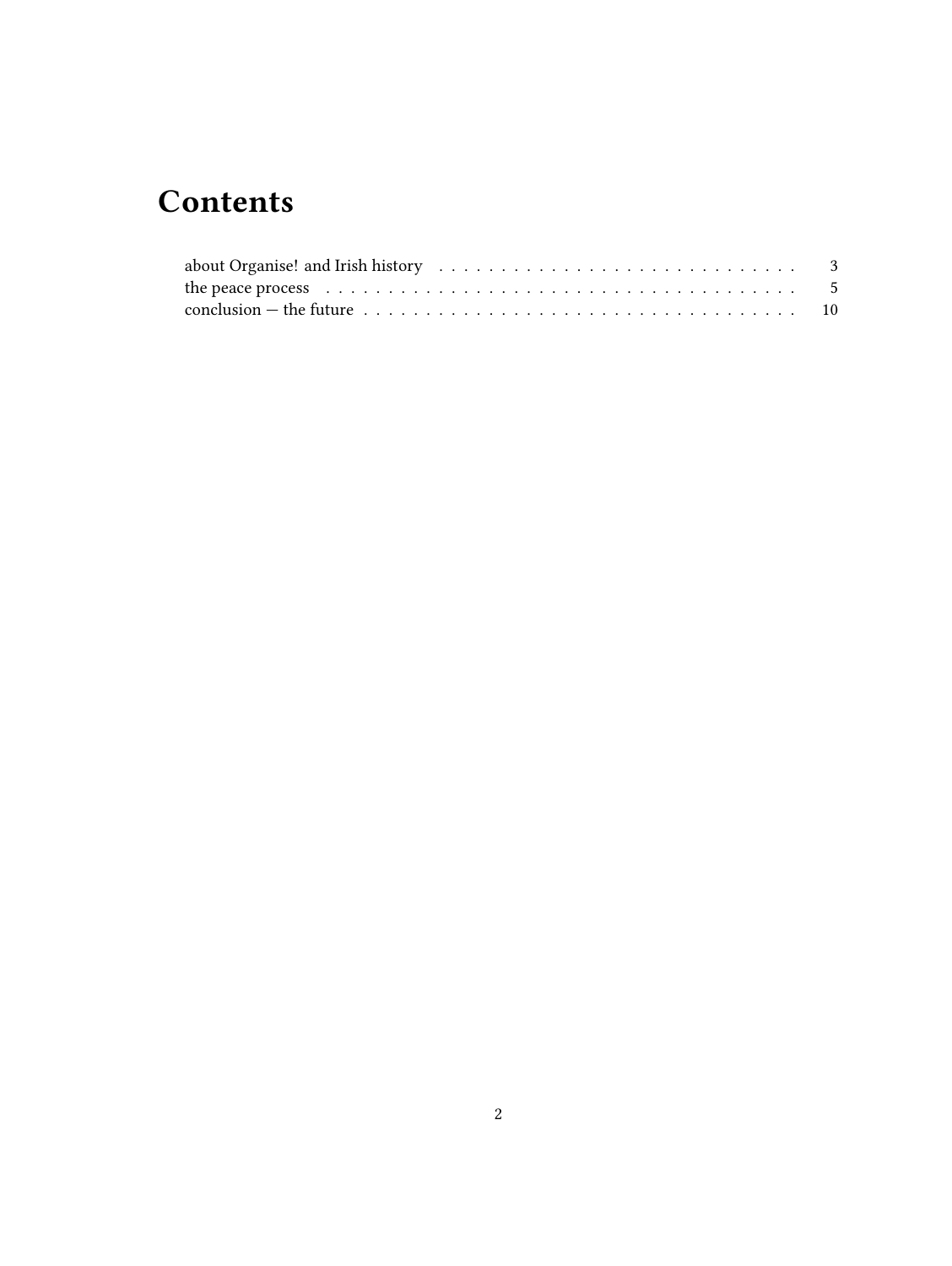Organise! — Irish sister organisation to Solidarity Federation — have a membership which spans the sectarian divide, and which includes people from both the north and south. DA asked them to comment on Irish politics, the peace process, and prospects for the future.

#### <span id="page-2-0"></span>**about Organise! and Irish history**

**DA:** Could you please briefly outline who Organise! is and give a brief history of your development?

**ORGANISE!**: Organise! are an Anarcho-Syndicalist propaganda group and the Irish section of the International Workers Association. Our history is closely related to that of our publication 'Organise! — The Voice of Anarcho-Syndicalism', which goes back to August 1986, when the first issue was produced by the now defunct Ballymena and Antrim Anarchist Group. In the Spring of 1992, 'Organise! Irish Anarchist Bulletin' appeared. This bulletin was produced by a more broadly based 'class struggle' anarchist group with members from across the north, including one of the members of the original Ballymena group. Over a period of time, discussion led to the re-adoption of Anarcho-Syndicalism and the name of the publication, which became a magazine in the autumn of 1995.

The survival of a small Anarcho-Syndicalist group over this period has been precarious. In the north, especially in periods of heightened sectarian tension, it often seemed that it was all we could do to hold onto our identity and small membership. However, we are now starting to grow as an organisation.

Members of Organise! are ordinary working class people who are spread across Ireland and who, in the north, come from both 'sides' of the community, who have come together to help create an alternative to the capitalist exploitation, sectarianism and oppression which is destroying the lives of working class people in Ireland.

We have been involved in various campaigns in the past few years, including the Campaign Against Nuclear Testing, the Liverpool Dockers and Families Support Group, Anti-Job Seekers Allowance work and opposition to the 'New Deal', as well as the important work we did in support of the Montupet strikers last year. Members of Organise! are also involved in struggles in their workplaces and communities, areas where we wish to increase our activity and bring the relevance of Anarcho-Syndicalism to bear on people's everyday lives.

In doing this, we continue to support strikers when and wherever we can. We also see the possibility of an opening for Anarcho-Syndicalist politics and methods developing in the increasing move towards wildcat action in workplace struggles. We need to do a lot more groundwork if we are to be in a position to be able to take advantage of these developments and are working in the meantime towards establishing ourselves as an effective alternative to the conservative Trade Union movement. This will be a long and hard process but, as a step in this direction, we are working toward the setting up of a solidarity centre in Belfast. Providing access to resources and information, a space where militant workers can meet to discuss and begin to set their own agendas, with solidarity and mutual aid as its cornerstones, are some of the things we would like to develop with the opening of a Local in Belfast. In a city which is divided along sectarian lines, it would also provide a neutral venue in which workers from different parts of the city could meet and begin to break down barriers. The main obstacle is of course finance, and we have sent out an international appeal to help raise much needed funds.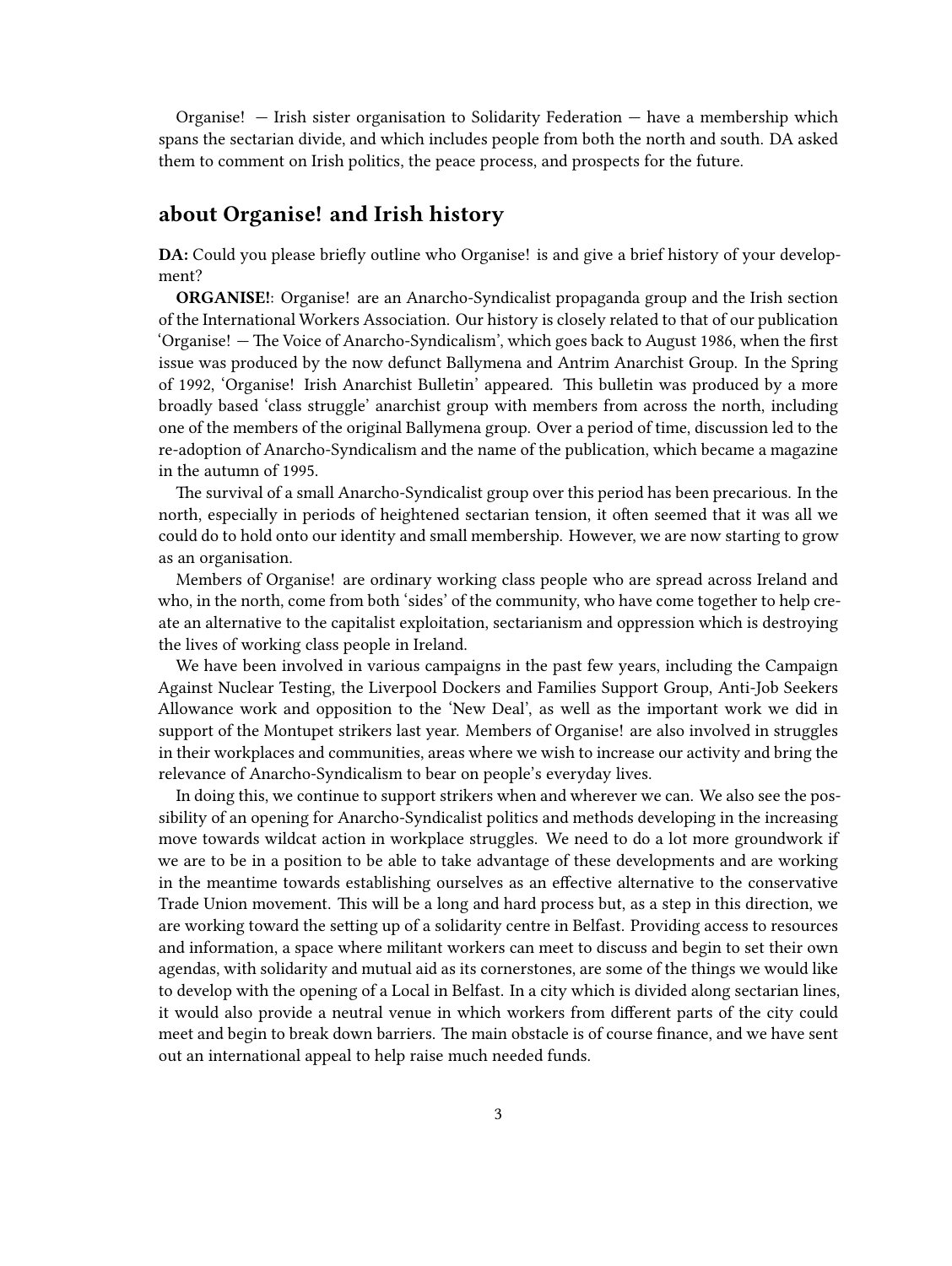We are also working with other Anarchists throughout Ireland to promote our ideas and, although differences exist between different Anarchist groups across the country, we are working together to help build a broad libertarian movement in our country. Some effective steps were taken towards this at the recent 'Ideas and Action' conference hosted by the WSM in Dublin. A similar event is to be hosted by Organise! in Belfast next year.

**DA:** You recently joined the IWA; what made you join?

**ORGANISE!:** We, along with six other sections (from Portugal, the Czech Republic, Bulgaria, Russia, Chile, and Nigeria), affiliated to the International Workers Association at the 20th Congress in December 1996. At the time, we saw this as the natural next step for an Anarcho-Syndicalist organisation such as ourselves. The IWA, its aims, statutes and principles represented the ideological 'home' for Organise! on an international basis. As workers, we exist as a class across national boundaries and we must organise across these boundaries if we are to be effective in our struggle against capitalism. Although work at a local level — the building of an effective Anarcho-Syndicalist movement in Ireland, based in the realities of our situation both at work and in our communities  $-$  is our main concern, the international bond of solidarity that is the IWA is of great importance to us. We also believe that it is the work on the ground, the building of strong Anarcho-Syndicalist sections across the globe, that will lead to the IWA becoming a more powerful and effective international.

**DA:** Syndicalism has roots in Ireland which go back a long way. Can you briefly outline some of the major milestones?

**ORGANISE!:** While Anarchism has little history or tradition in Ireland beyond the last couple of decades, Syndicalism has had a sometimes pivotal influence on the development of the working class movement. Most significantly are the Syndicalist influences which were at work in the early ITGWU (Irish Transport and General Workers' Union), set up at a period in which revolutionary and Anarcho-Syndicalism were to the fore of the revolutionary labour movement. Although there was no self professed 'Syndicalist' organisation, the ITGWU borrowed much of its organisational strategy and ideological vision from the American IWW (Industrial Workers of the World). The union regarded itself as the Irish One Big Union, organised by industry and had a, perhaps somewhat vague, vision of the 'Industrial Commonwealth' as an alternative to capitalism.

Connolly and Larkin's visions and methods were greatly influenced by Syndicalism. Connolly had been active in the IWW during his years in the USA; Larkin spoke at the funeral of IWW organiser Joe Hill.

It is also important to note that many Irish workers became involved in revolutionary or Anarcho-Syndicalist unions outside Ireland. Capt. Jack White, who trained the Irish Citizen Army (the militia formed in 1913 to defend the Irish labour movement and made up of members of the ITGWU), went to Spain with the International Brigades to fight fascism. In Spain, he was much impressed with the work of the CNT and the Anarchist militias, so much so that he became an Anarchist and left the International Brigades to both train members of the militias in the use of arms and raise money for arms for the CNT abroad.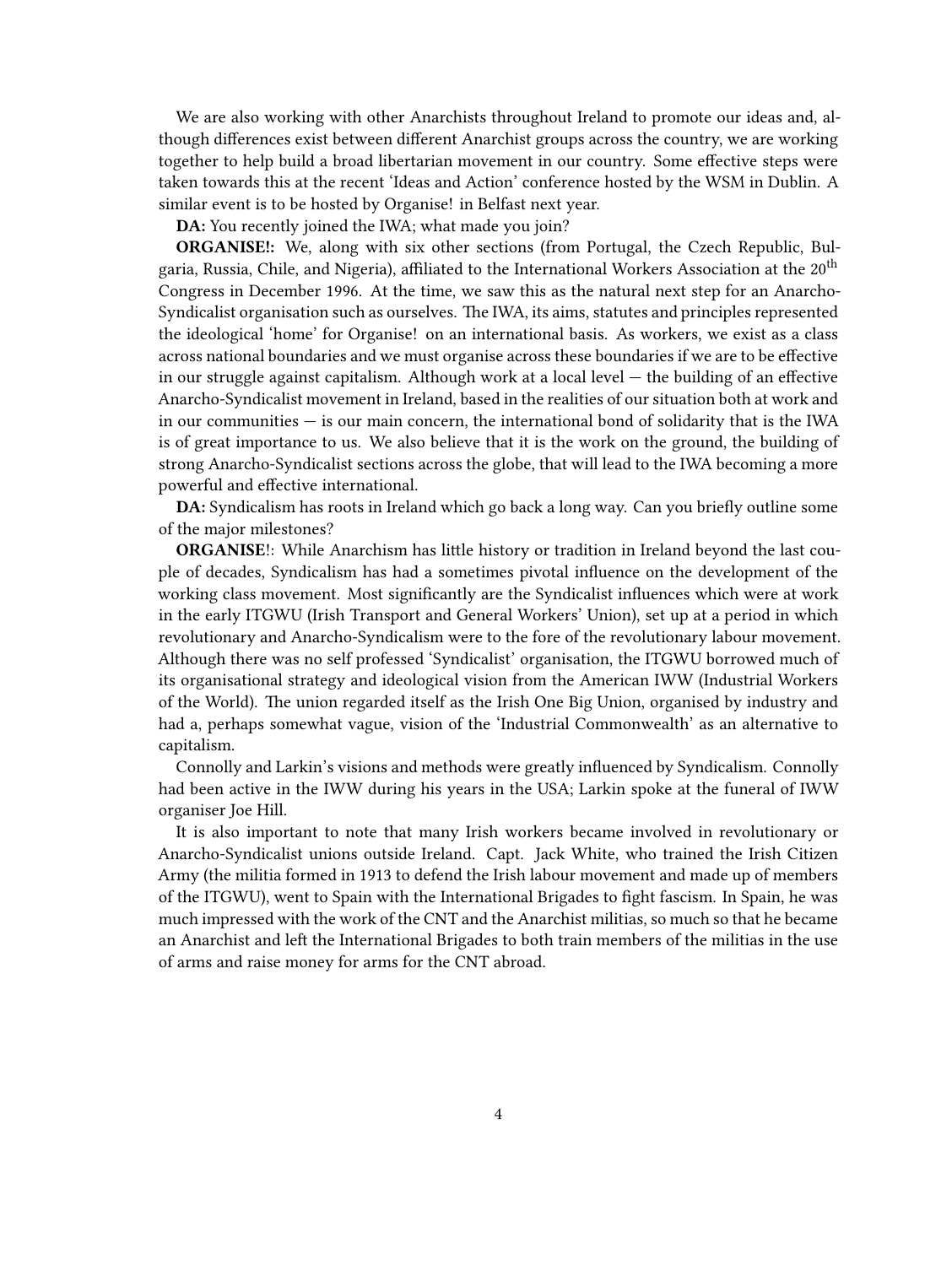#### <span id="page-4-0"></span>**the peace process**

**DA**: While the politicians are now lining up to pat themselves on the back over the peace talks, what about the general mood among the people of the north  $-$  are they optimistic, cynical or confused?

**ORGANISE!:** People are generally hopeful that there can be a better future created for themselves, their children and their grandchildren in the north. This was shown in the exceptionally high turnout for the referenda. There is also a certain amount of uncertainty, many are uneasy about various aspects of the Agreement, and there are of course those who are intent on wrecking any possibility of 'stability' (in relation to sectarian politics) in the north. There is also a cynicism about the ability of the sectarian politicians to deliver, about the intentions of gunmen, and those of government on demilitarization. Different considerations weigh differently for different people.

It must be pointed out that while 71% voted yes for the 'Agreement', there is precious little agreement in our places of work, as the recent wildcat action in NIR (Northern Ireland Railways) in the north and throughout the health board in the south has shown. The result, in terms of the wishes of the majority of people in the north, must be seen as a desire for change.

**DA:** How far is it possible for Organise! to have an impact, given that people must be generally cynical about politics, especially in the north?

**ORGANISE!:** People may well be cynical of the politicians' ability to deliver some semblance of peace, but it must also be remembered that politics here goes far deeper than casting a vote every few years for many people. The 'constitutional question' is still a big consideration, and a lot of the 'political mindset' is conservative and communal on both sides. It is the sectarian nature of our politics which, more than cynicism, makes our job all the harder.

How far we have an impact cannot be blamed on other people's cynicism, it is more related to our small size and limited resources. We need to start the slow process of building a credible alternative. As this develops, and is seen to be gaining at least some results, then we will start to make an impact.

**DA:** Would you like to guess how the public is likely to view developments in the peace process? How might it affect the communities in the longer term?

**ORGANISE!:** We cannot really predict what reactions to developments in the peace process will be, simply because we are not sure what those developments will be. Sectarianism has not been eradicated, and the marching season is going to see an escalation in sectarian tensions and clashes. An amount of goodwill may help steer it clear of the more major incidents of the past but this doesn't really appear to be a realistic aspiration.

In the longer term, we may indeed see the breaking down of some of the sectarian barriers in our society. This may initially be seen through the emergence of a reformist labour party in the north, coupled with co-operation between working class loyalist and republican parties on issues such as education, jobs and housing — nothing too radical though. But really it is too early to say and things are still far too delicate for any speculation to be more than a shot in the dark.

**DA:** How do Organise! members in the south feel the process is viewed by working class people there?

**ORGANISE!:** In the south 94.4%, in a turn out of 56%, voted in favour of the 'Agreement'. This shows a sentiment in the south that there should be 'peace' in the north. It is perhaps a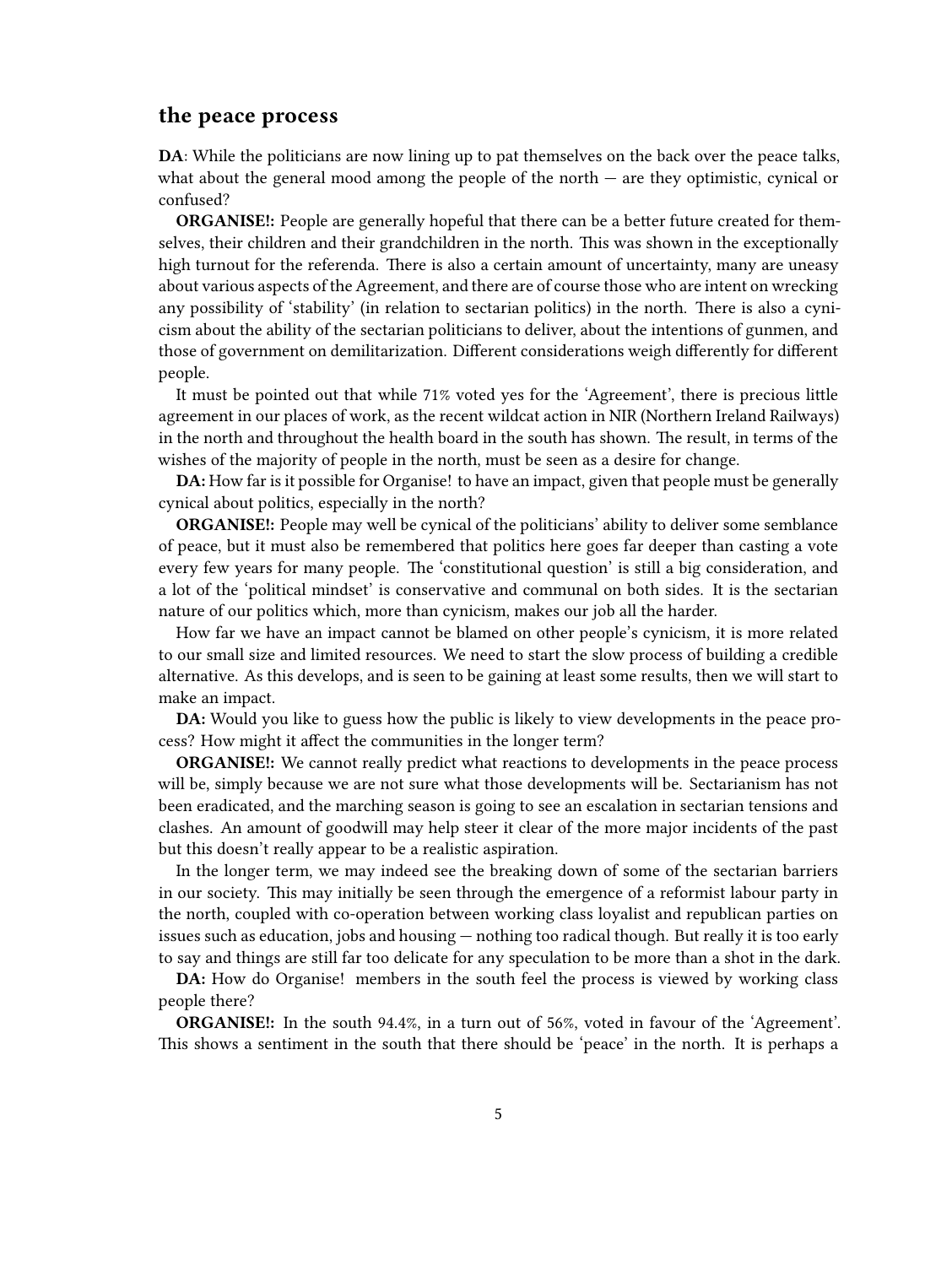sentiment which was largely driven by media and politicians with little real consideration of the politics or parties involved.

The south is not the nationalist place it once was. As long as the RUC isn't beating shit out of Catholics on the TV, or the Provo's blowing up English children, most people are happy. The peace process is viewed as an extremely positive development. Only the 'extremist' minorities the republicans and the pro-unionist 'West Brits' — are very concerned with events north of the border. For the majority, apart from the occasional emotional outburst of 'give peace a chance' or 'a nation once again', we have our own problems to be concerned with. As with the working class people of England, Scotland and Wales (or elsewhere), 'its got little to do with us' is the prevailing sentiment — and hope for 'peace'.

**DA:** Is 'The Agreement' likely to work? How far do you support it? What would you like to see come out of the current process?

**ORGANISE!:** This Summers 'Marching Season' will be the first big test of the 'Agreement', and one which will make or break it. Whether or not it works depends largely on the political will present to make it work coupled with the degree to which people are prepared to compromise. The 'Agreement' does not go any way towards dealing with sectarianism as this would undermine the respective power bases of the parties who will make up the Assembly. It may well work after a fashion, so long as the 'No' men are further marginalised by events and are not allowed to destabilise the entire process.

The degree of support for the 'Agreement' as a social democratic, or rather a sectarian political initiative has not been uncontroversial for Organise! The 'Agreement' does after all institutionalise sectarianism; it is about choosing the form of government which will have an active role in the oppression of working class people well into the next century. Anarchists from the Workers Solidarity Movement adopted an abstentionist position on the referenda; it is a position which some members of Organise! support. Other members of Organise!, like many working class people, voted yes to the 'Agreement', not because they in any way support sectarianism, or want anything to do with choosing the form of government which oppresses us, but because of a simple desire to see the guns removed from the sectarian politics in the north.

Sectarian politicians agreeing a format in which to argue is better than the prospect of continued or worsening sectarian violence being counted in the lives, maiming and imprisonment of working class people.

Organise! has in the past criticised the British government for not moving on the issue of prisoners, both Loyalist and Republican; it was clear that only with the release of political prisoners could there be any hope of the cease-fires being maintained. That remains our position, no matter how emotive the issue, there could have been no progress whatsoever without at least the beginning of a process of release. We have also pointed to the issue of decommissioning, used as a stick to beat the 'representatives' of, or those with an 'insight into the thinking of', paramilitaries, and have stated that any decommissioning can only be practicable within the context of a complete demilitarization of the situation — that means security force's guns must be included.

These positions have been based on the desire to see guns taken out of sectarian politics – this is the most that can be expected from the 'Agreement'. Social issues, the position of workers and the unemployed at the bottom of society, etc., will not and cannot be tackled through this agreement — but surely at least a vast reduction in sectarian violence must be welcomed. Beyond this, we may also see the development of an atmosphere in which anti-sectarian working class politics may be given some room to develop.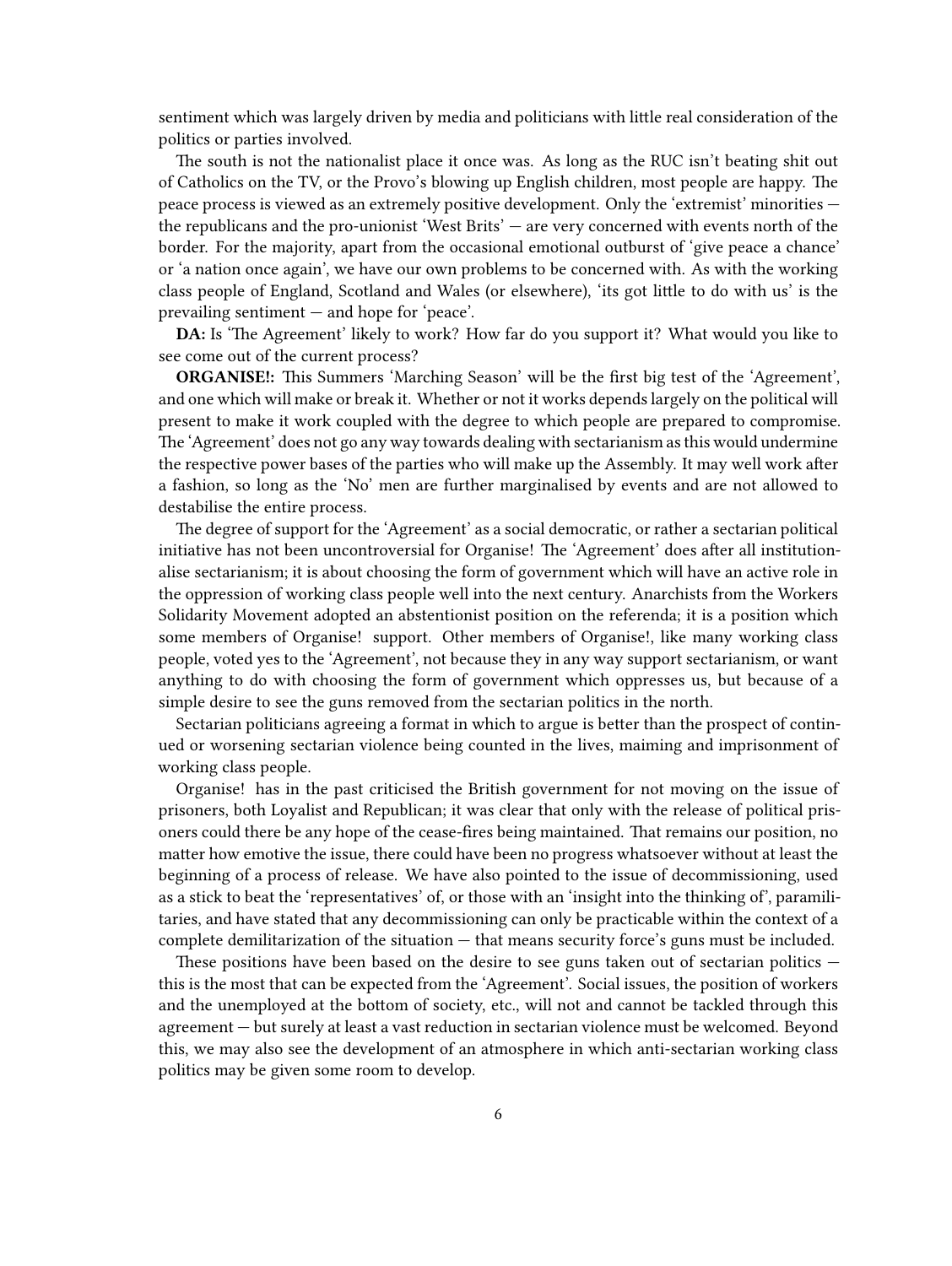It must be remembered that those opposed to the 'Agreement' had precious little to offer. The likely outcome of a successful No campaign would have seen a continuation of direct Westminster rule with Dublin involvement. This is a set up which neither people nor the political and/or paramilitary players in the north would have been happy with.

'No' campaigners on the Republican/Nationalist side see the Agreement as a sell-out. They are called on people to vote no and, as one poster puts it, 'Smash British rule'. This is a sentiment with which Anarchists (if we couple it with the smashing of Irish rule) should have very little problem, except when we look at it in the harsh reality of the north. This is a call to continue the war, one which quite conveniently fails to address the fact that nearly one million people who live in the north consider themselves British.

As for the Unionist No campaigners, they also talk the language of continued confrontation and aggression. They claim to see the agreement as undermining the union, but what these people really want is a military solution all of their own. Paisley and McCartney will only be happy when the British state moves to 'eradicate' republican terrorism. Of course, any such move would only lead to an escalation of the conflict, not an end. Their views on loyalist terrorism are of course more ambivalent. The DUP claim to be 'embarrassed' by the LVF claiming to be 'Paisleyites' — strange when they supported Billy Wright in his early days, and have shared platforms on various occasions.

There are also those on the left who called for a No vote. These people preach about how the Assembly will not end sectarianism — anyone who ever thought an agreement reached by sectarian politicians could achieve this has precious little grip on reality. We are told that sectarian violence will not disappear, and the CIRA, INLA, LVF and 'Real' IRA are pointed to, often almost with relish, as proof of this. Recently, the LVF declared a cease-fire to allow people the opportunity to vote no. As to whether they return to violence after the referendum, they claim they will respect the decision of the majority of people in northern Ireland but want history to know that they were never a part of the 'sell-out'.

How long the other 'dissident' paramilitaries can continue their campaigns after a 'Yes' vote is far from clear. The longer the cease-fires remain, the less support there is for sectarian warfare, and pressure may also be brought to bear from former 'comrades in arms'.

Of course, if the Assembly was to fall apart at any point, if it proved unworkable, paramilitary violence could well return with a vengeance to fill the political vacuum. This is not something to be looked forward to.

It must also be pointed out that socialism at present is not an alternative to the Agreement, nor is Anarcho-Syndicalism. We are not in the position to carry out a social revolution, we must deal with the situation honestly, while trying to build the type of organisation which can one day offer a REAL alternative to working class people throughout Ireland and Britain.

**DA:** The Protestant communities appear pretty split — or is it just the political parties? What is the root of the split and how may it develop?

**ORGANISE!:** The 'Protestant community' has always been much more diverse than many people have given it credit for. This is becoming more apparent as the working class loyalist parties give expression to ideas and aspirations outside the traditional concerns of the Unionist establishment, and distinct from the pseudo-religious rantings of the Free Presbyterian 'Paisleyites'.

There have been many 'splits' in the 'Protestant community'. The 'conservative force' loyalism of the LVF opposed the 'leftward' trends of the PUP and 'Belfast based' UVF leadership to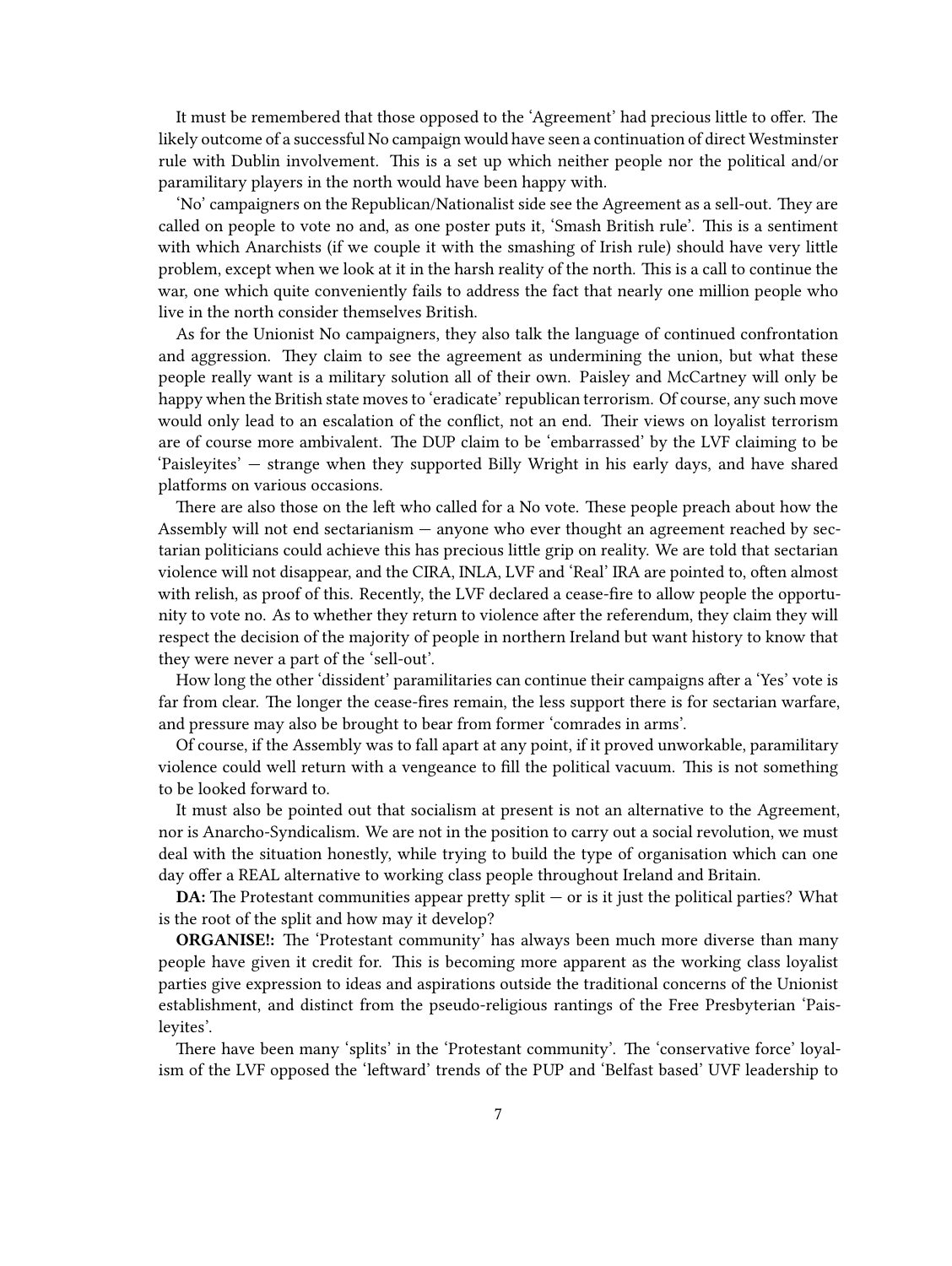continue a sectarian murder campaign. The split in the Unionist Party prior to the referendum over the form of the 'Agreement' was, to a large extent, indicative of a 'split' in the 'Protestant community' or, to use a more accurate term, 'grass roots Unionism'.

'No' campaigners on the unionist side ludicrously claimed that the 28.88% no vote represented the 'majority of pro-union people', as the hours after the referendum went by, their assertions increasingly looked like blind desperation. It is estimated that a narrow majority of the unionists who voted, voted yes -around 55% according to one poll.

That is not to say that all the unionist no voters were rabid Paisleyites, there was a great deal of concern about the issue of prisoner release, 'terrorists' entering government, law and order and 'democracy', the undermining of the RUC, etc. As to the idea of an Assembly restoring 'democracy' to the north, there is precious little opposition to this. The majority of unionist no voters felt they could not vote Yes to the package in its entirety. The danger that the 'No' parties, the DUP and the UKUP, could present in the future is to successfully discredit the entire 'Agreement' in the hope of chipping away at the confidence of those who had expressed a will for change. Of course they are past masters at this sort of thing — and the rabble rousing which goes hand in hand with it.

The difference now lies in the commitment of a great many unionists to making things work and the emergence of the working class loyalist parties. They do not appear in a hurry to allow some dissident Unionist Party members, the DUP, or McCartney's UKUP to plunge them back into a conflict in which they have the experience of going to jail, of killing and being killed, while middle class unionists shit-stir, remaining cosily out of harms way. The loyalists do not look likely to act as stooges for what it is to be hoped are the representatives of 'has been' unionism.

**DA:** The IRA and various strands of republicanism have apparently moved a long way in the talks process — why? What do they expect to gain?

**ORGANISE!:** There are of course those on the republican side, and many on the left, who see Sinn Fein's position as one of 'sell out'. To those who cannot contemplate compromise there may be something in this, but not much. Sinn Fein's recent political career started during the Hunger Strikes, which saw them adopting an electoral strategy. In the north, they failed to make any real inroads into the SDLP vote, while in the south they were effectively marginalised as a 'single issue' Brits out party. At the same time, we saw the defeat of various 'third world' national liberation movements and the collapse of the Berlin wall heralding the end of 'communism' in the east. This created a different international scene to that of  $68 - 72$ , when the Provo's arose.

The subsequent development of Sinn Fein, and its pan-nationalist strategy, went hand in hand with a growing recognition that the 'long war' was not working. The armed campaign was not going to get any better. It must also be remembered that the strategy of the 'long war of attrition', which was designed to sap the British government's will to stay was to have negotiations as its natural outcome. There could be no military 'solution'. It is also true that they could not be defeated militarily by the British state, at least not without hugely escalating the conflict. The only option presented in the face of this was negotiations and ultimately a place in the 'talks process', which has led us to where we are today.

They have not moved that far, they have simply dropped all the pseudo-radicalism and socialist pretensions. No more talk of neo-colonialism, economic imperialism or American imperialism, no more vilification of the Dublin establishment. Sinn Fein are on the verge of 'respectability' and international statesmanship, in bed with the multinationals and southern politicians. Sinn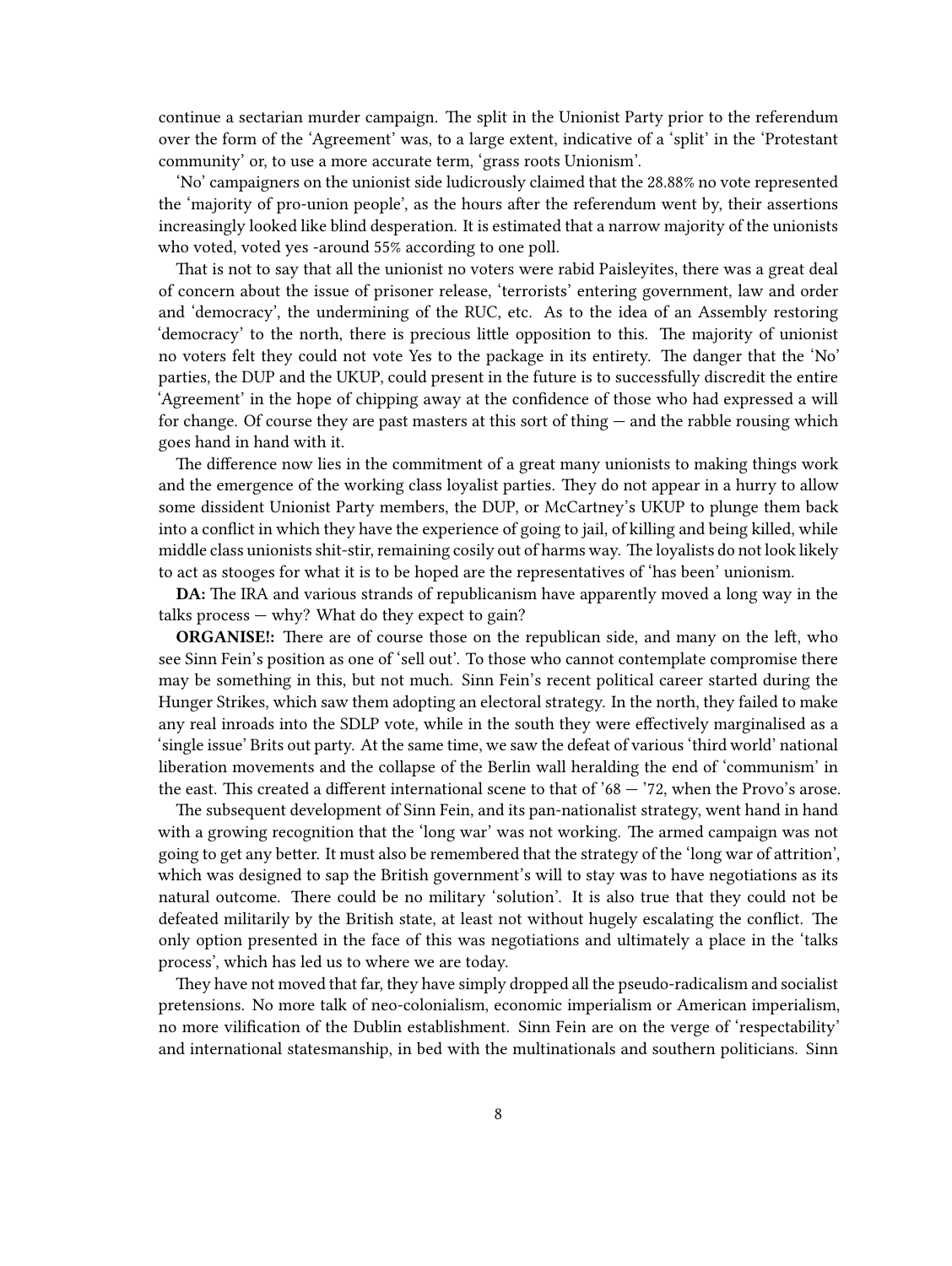Fein are still an Irish Nationalist party, only its means have changed, and it has thrown out some of the old socialist baggage in order to better pursue its political intrigues.

It is very important to remember that Sinn Fein's role in the peace process is completely leadership driven — they run the show lock, stock and barrel, and are almost worshipped by the rank and file. A huge cult of personality has arisen around the travelling salesmen of the 'Agreement', such as Adams. Ironically, or perhaps inevitably, this is in stark contrast to one of the arguments for the development of Sinn Fein in the early '80s, i.e., the need to overcome 'spectator politics', whereby the average republican's involvement was to hear of IRA activity through the media and cheer.

As to what they expect to gain, they have been promised demilitarization at some point in the future, release of prisoners, some form of policing reform, cross border bodies dealing with such things as 'welfare' fraud and fisheries, and that most important of considerations for politicians; power in the new Assembly, along with a commitment from the British government to withdraw when the majority want it. All of these concessions are dependant on stability and unionist acquiescence. One would imagine they hoped for more, but their lack of real success in the peace process points out the abject failure of armed struggle and the simple reality of a wellarmed unionist majority in the north.

While many still see the problem solely in terms of British occupation and jurisdiction, others recognise that they cannot 'force' these people into a united Ireland, that it is unlikely that Sinn Fein will ever convince them that a united Ireland is in their interests, and they want to see the British government itself become the persuaders of unionism.

There is a belief that as the nationalist vote and Sinn Fein's share of it gradually increases, and as cross border links are strengthened, we will find ourselves with a nationalist majority and only a few adjustments will be necessary in order to unite Ireland. Realistically, if they ever want to achieve a united Ireland within the framework of the 'Agreement', it will be about 'demographics', about substituting the 'long wait' for the 'long war', or the papes outbreeding the prods — not particularly progressive. Nor realistic

**DA:** What is in the peace process for the British and Irish governments?

**ORGANISE!:** Stability is their main concern, that and the possibility of investment, which will be of benefit to both economies. The Irish government would also be quite happy for prospective German or American tourists not to hear the word Ireland linked with the word violence. The leadership of Fianna Fail also have the nationalistic sentiments of their grass roots to contend with, so on occasion it suits them to give the appearance of wrapping themselves in a (light) green flag.

On the British side, it must be noted that it is hardly coincidental that the opening of secret communications with the republican movement in 1990 followed the onset of the Provo's bombing offensive in England. This undoubtedly pushed 'Northern Ireland' much higher up the British government's agenda.

The appeal of playing 'saviour' (one which seems particularly close to Tony Blair's heart) and international statesman should not be underestimated. This can distract attention from domestic politics and win votes.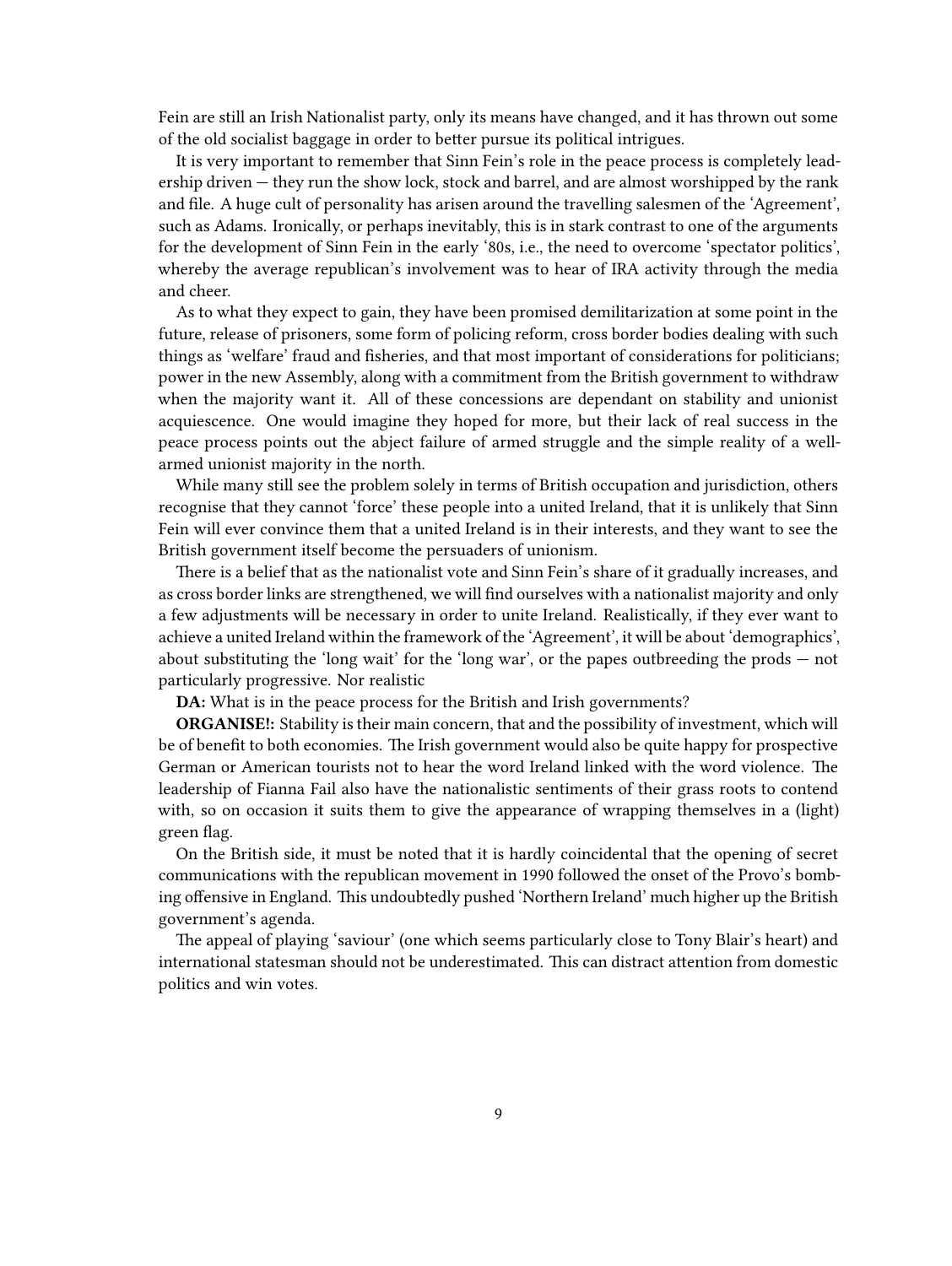### <span id="page-9-0"></span>**conclusion — the future**

**DA:** Where do you see Organise! being in terms of developing an Anarcho-Syndicalist movement in Ireland in 2 years, in 5 years, and beyond?

**ORGANISE!:** 'Our' politicians may well have come to some sort of 'Agreement' on Good Friday, one which may even lead to a very welcome reduction in paramilitary violence, but for the North's working class, 'unity' seems as elusive as ever. The goal of a united Ireland or maintaining the union with Britain are of course nothing to do with the sort of unity we are talking about in Organise!

Our communities are still sectarian ghettoes and, with perhaps the most segregated education system in the world, how can we ever hope to break down barriers of mistrust, bitterness and suspicion?

The one hope for our future, for the future development of Anarcho-Syndicalism in Ireland, surely lies in the fostering and development of 'workers unity'. We must draw lessons and inspiration from the united struggles of the Montupet strikers, of DSS workers opposing LVF and INLA death threats, of the railway workers of NIR and of southern healthworkers using 'wildcat' action to make an effective stand for our rights. This is not something which can be demanded or called upon by placard waving lefties, it is something which must be built. It is built in very concrete ways around the common problems workers face at their workplaces and in their communities. It is something which occurs naturally when workers as workers are faced with a new attack from their bosses, it is built around the response to 'bread and butter' issues.

Such a task is never easy  $-$  why do you think it is called class struggle? It is because it is exactly that, a struggle which must be fought long and hard for and must be won.

We have no rigid 2 or 5 year plans, but we do have short and medium term goals which we are striving to achieve. These are aimed at making our ideas and activity relevant to the realities of working class life in Ireland. More than anything else, it is about putting in the effort and hard work which, when people are more ready for real change, will stand us in good stead as a credible, revolutionary alternative to the bosses, and the nationalist and sectarian crap workers here have had to endure for too long.